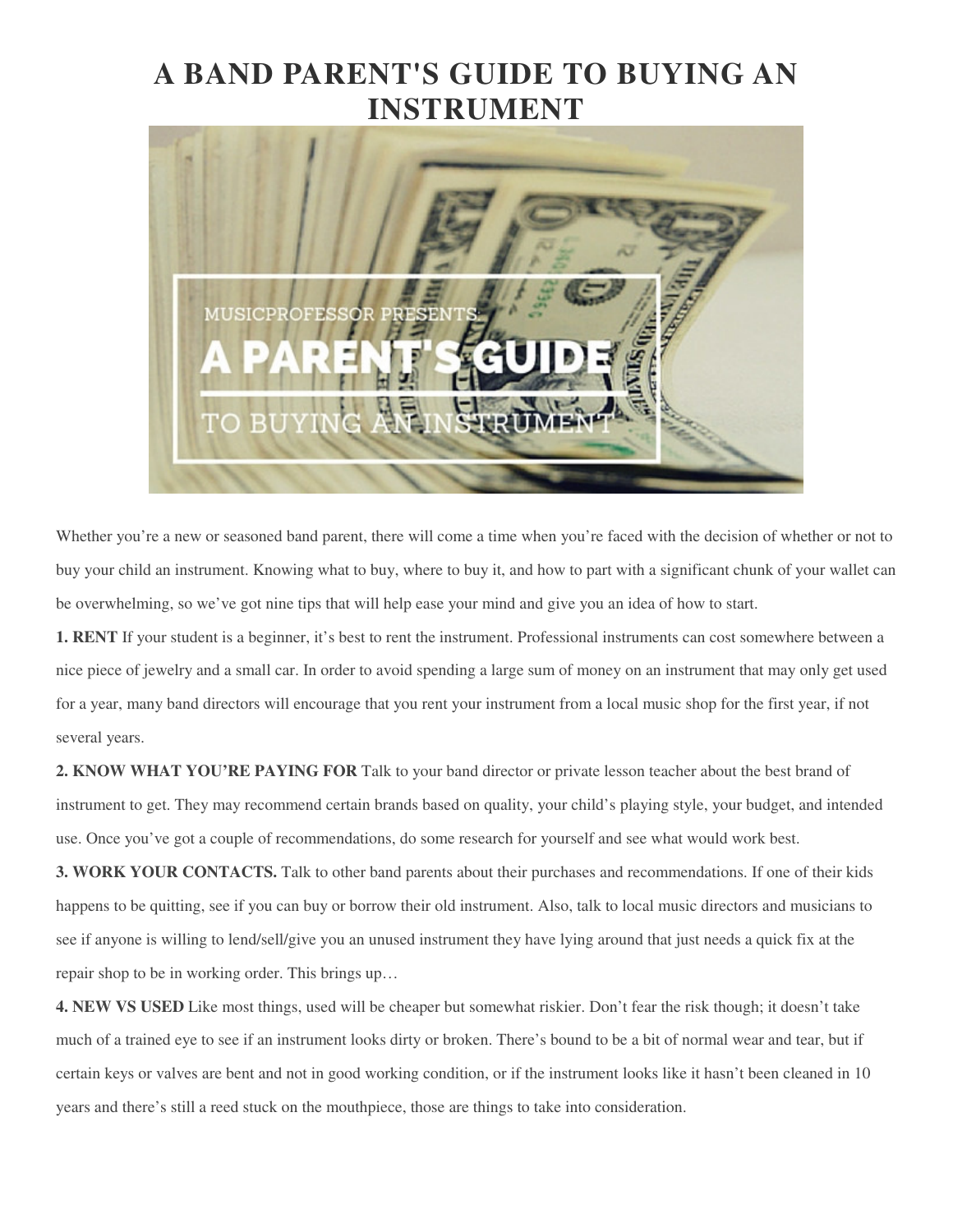

**5. TAKE IT FOR A TEST DRIVE** When you're going to look at an instrument, bring your child along with you so they can inspect and play the instrument for themselves; they'll be able to tell if something's wrong. If you're unsure about the quality of the instrument, take pictures of the instrument to a local music shop and talk to the employees or the instrument repair worker to see what it might cost to get it fixed, if necessary.

**6. ONLINE SHOPPING** If you decide to go the online route, Woodwind Brasswind is a great website to check out. They sell a wide variety of woodwind, brass, percussion and string instruments ranging from student to professional level. You can also buy accessories such as mouthpieces, swabs, reeds, metronomes, etc. at www.wwbw.com

Another good site to look at is Music for All. They carry all concert band instruments, but their selection isn't as wide.

However, they're a trustworthy source with a "Beat Your Price" feature if you're looking to buy a new

## instrument. www.musicforall.biz

There are a lot of other independent retailers online; just make sure that they have a reasonable return policy. Don't be afraid to call their customer service line either and ask them to inform you on the quality of the instrument you're considering. Ebay can also be a great source for instrument shopping because you can tell from reviews if a seller is accountable.

**7. GREAT RESPONSIBILITY** Buying your child his or her own instrument means they will have to take good care of it.

Make sure your child is ready for this commitment and will properly clean and put away the instrument daily.